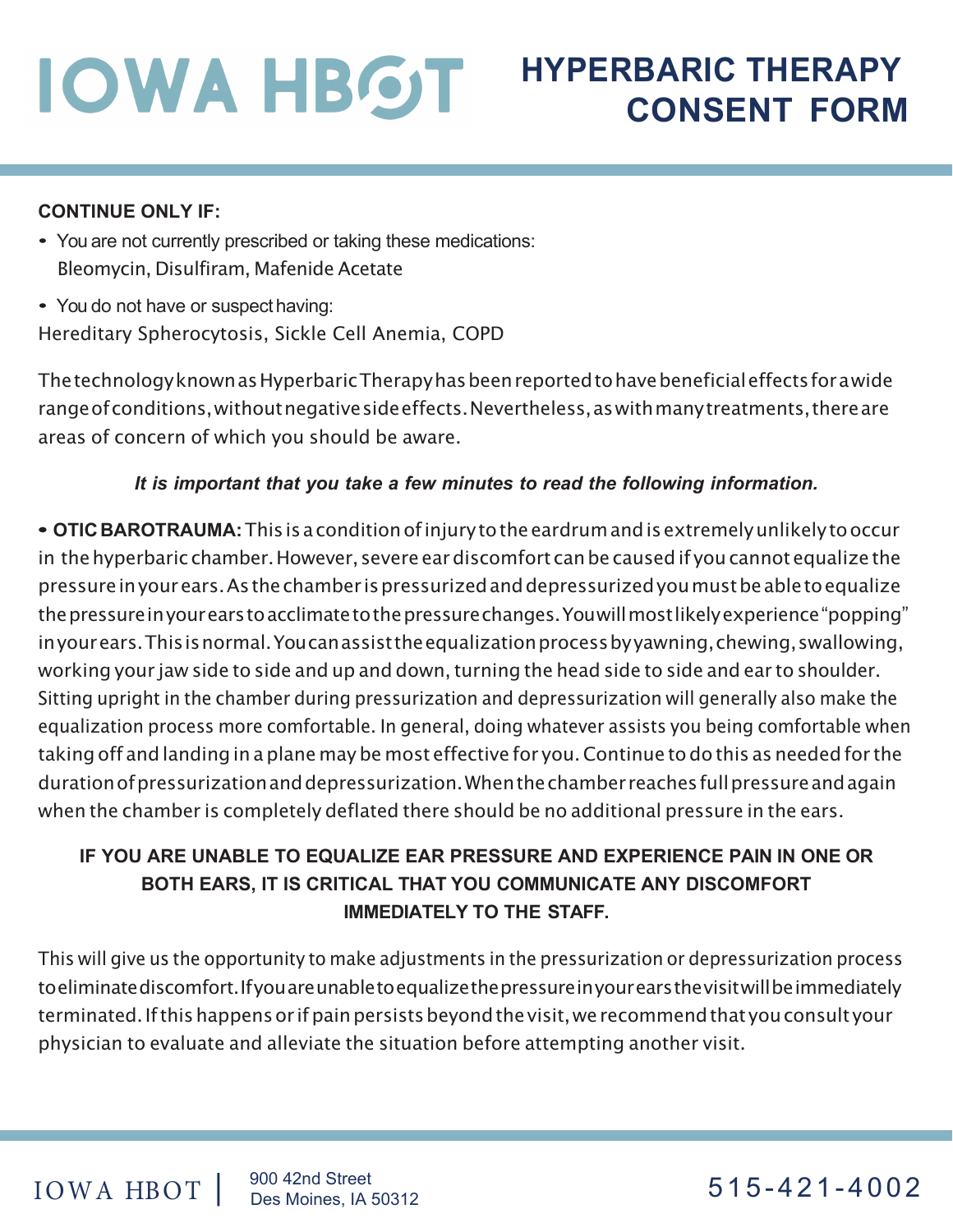### **IOWA HBOT HYPERBARIC THERAPY CONSENT FORM**

**• EAR, SINUS AND/OR THROAT CONGESTION, HEAD COLDS, VIRUS OR PRIOR TRAUMA TO THE EARS:**Youmayconsider reschedulingyourvisitinthechamber ifyouaresufferingfromanyofthese conditions.Discomfortfromtheseconditionsislessfrequentbutmayoccur.**IFYOUAREUNABLETO EQUALIZE EAR PRESSURE AND EXPERIENCE PAIN IN ONE OR BOTH EARS, IT IS CRITICAL THAT YOU COMMUNICATE ANY DISCOMFORT IMMEDIATELY TO THE STAFF** so we can assist you or terminate your visit. We recommend you consult your physician in order to alleviate the underlying condition before attempting anothervisit.

• **PULMONARY HYPEREXPANSION**: This condition is very rare under hyperbaric treatments. However, to be overly cautious, **HOLDING YOUR BREATH DURING DECOMPRESSION MUST BE AVOIDED** as it could lead to expansion of the air in your lungs and damage to the lung tissues. In the highly unlikely event of an unexpected rapid decompression, it is critical that you exhale immediately.

**• MEDICATIONS:** Hyperbaric Therapy may enhance the effectiveness or increase the metabolism (decrease the effectiveness)of any medicationyou are taking.**IT IS RECOMMENDED THATYOU HAVE THE DOSAGE AND FREQUENCY OF ALL MEDICATIONSMONITORED AND ADJUSTED REGULARLY BY YOUR PHYSICIAN.**

**• PREGNANCY: HYPERBARIC THERAPY IS NOT ALLOWED DURING THE FIRST TRIMESTER**. After this time, it may be beneficial to both mother and child.

**• SEIZURES:** Hyperbaric Therapy is not associated with causing or inducing seizures, but **IF ANYONE GETTING IN THE CHAMBER IS SEIZURE PRONE, THE STAFF MUST BE MADE AWARE PRIOR TO THEFIRSTVISIT.**If a seizureisexperiencedinourclinic,unlessotherwiseinstructed(and a waiver is signed), ourprocedureistocall911,removethepatientfromthechamberandmaketheindividualas comfortable as possible.

**• DETOXIFYINGORCELLDIEOFF:**HyperbaricTherapymay assist thebody tonaturallydetoxifyand balancedigestive flora. **AN INDIVIDUAL MAYEXPERIENCESOME DISCOMFORT FROM THIS PROCESS IN AS LITTLE AS 1 TO 36 HOURS AFTER TREATMENT.** Symptoms may include; flu like symptoms, loss of appetite, stomach ache, constipation, diarrhea, headache, behavioral issues, etc. Although unpleasant, this is a natural process and continuing treatments may be of benefit to more rapidly accomplish a positive result. However, **IF SYMPTOMS PERSIST, WE RECOMMEND CONSULTING YOUR PHYSICIAN TO EVALUATE & ALLEVIATETHE SITUATION BEFORE ATTEMPTINGANOTHER VISIT.**